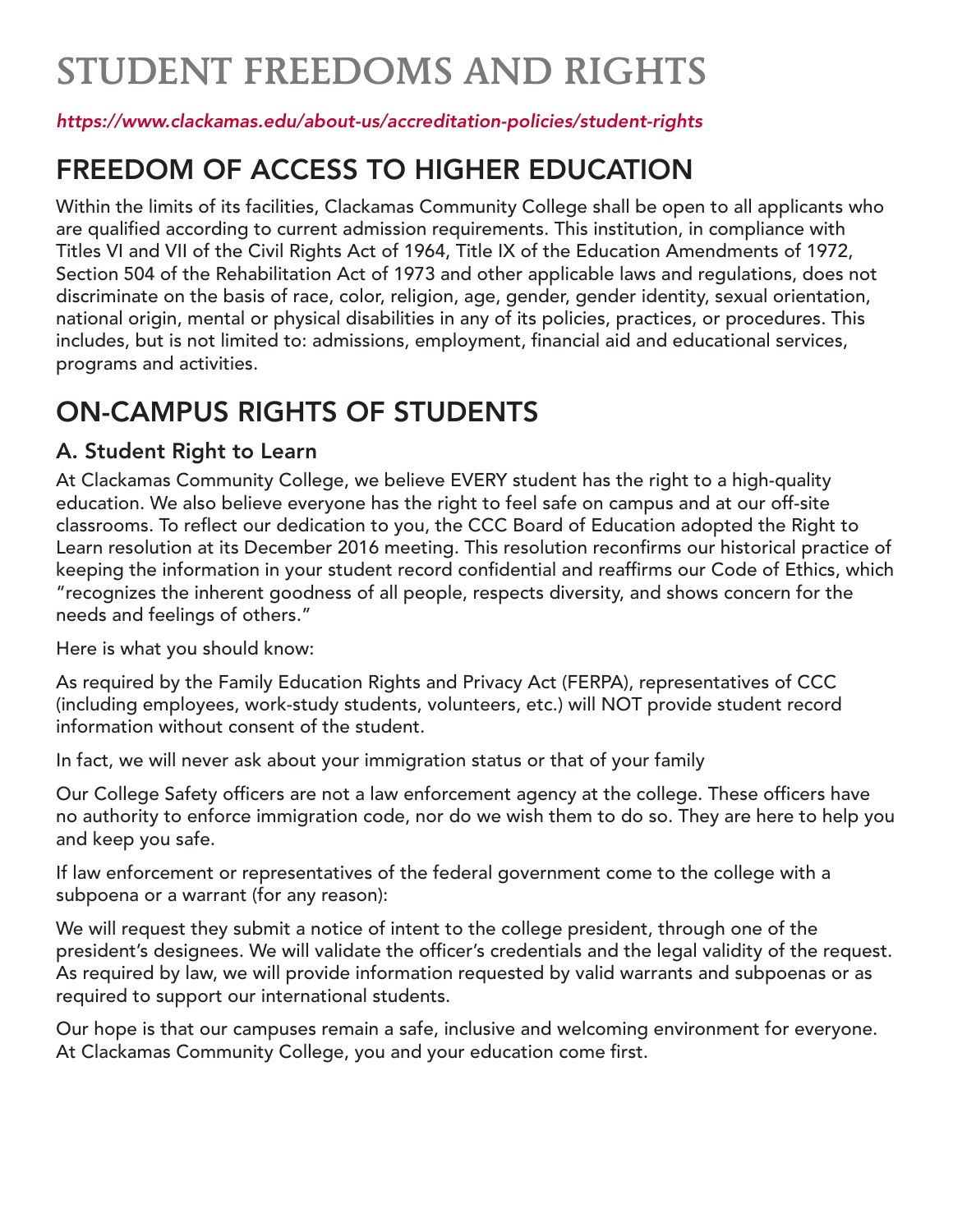### B. Rights Related to the Classroom

The instructor, in the classroom and in conference, must include opportunity for free discussion, inquiry and expression within the content of the course. Instructors will be expected to state course content, objectives and criteria for student attendance.

1. Protection of Freedom of Expression

 Students will be free to state reasonable exceptions to material or views offered in any course of study and to reserve judgment concerning matters of opinion; however, they are responsible for learning the content of any course for which they are enrolled. Instructors will provide ample opportunity for the student to accomplish this goal.

2. Protection Against Improper Academic Evaluation

 Academic evaluation of student performance by instructors shall be based upon academic achievements. Academic evaluation shall, under no circumstances, be prejudicial or capricious.

### C. Rights Related to Freedom to Participate in Institutional Governance

Students may identify and address Issues that relate to institutional policy and other matters that relate to the student body. The CCC Association of Student Government represents the students in governance. Students are invited to talk to their ASG leaders about their ideas regarding campus decision making and policies as they affect their general educational endeavors.

### D. Rights Related to Freedom of Association

Students may join approved associations and clubs that promote common interests. Students are subject to the rules outlined by the CCC Associated Student Government regarding clubs and organizations procedures.

# OFF CAMPUS RIGHTS OF STUDENTS

#### A. Off Campus Representation of the College

Student organizations officially representing Clackamas Community College may not sponsor, join in sponsoring, hold, or attend off-campus events without securing prior permission. Permission must be secured from the appropriate faculty advisor. Each Clackamas Community College student shall be held responsible to the college for his/ her actions and the implications of his/her action in his/her particular representation of the college, whether it be social, athletic or academic.

#### B. Off Campus Non-Representation of the College

Students not representing Clackamas Community College are, of course, free to exercise their own judgment as to what they do. However, those who participate in off-campus activities are reminded that they are still subject to city and county ordinances and state laws.

# STUDENT RECORDS AUTHORITY

Federal Law – On August 21, 1974, federal legislation known as the "Education Amendments" of 1974 was enacted to become effective on November 20, 1974. Section 513, (a) Part C of the General Education provisions Act was further amended by adding at the end thereof a new section: "Protection of the Rights and Privacy of Parents and Students," which was further amended by S.J. Res. 40 and Federal Regulations authorized in PL 93-380.

Oregon Law – ORS 326, 336, 192 and Oregon Administrative Rules (OAR) 589- 004-0100 through 589- 004-0750 established a definition of student records, rules of inspection or release of student records, that student records are not public records for the purpose of ORS 192.001 and provisions for transfer of student records.

ORS 44.040 – Covers confidential communications of certified staff members.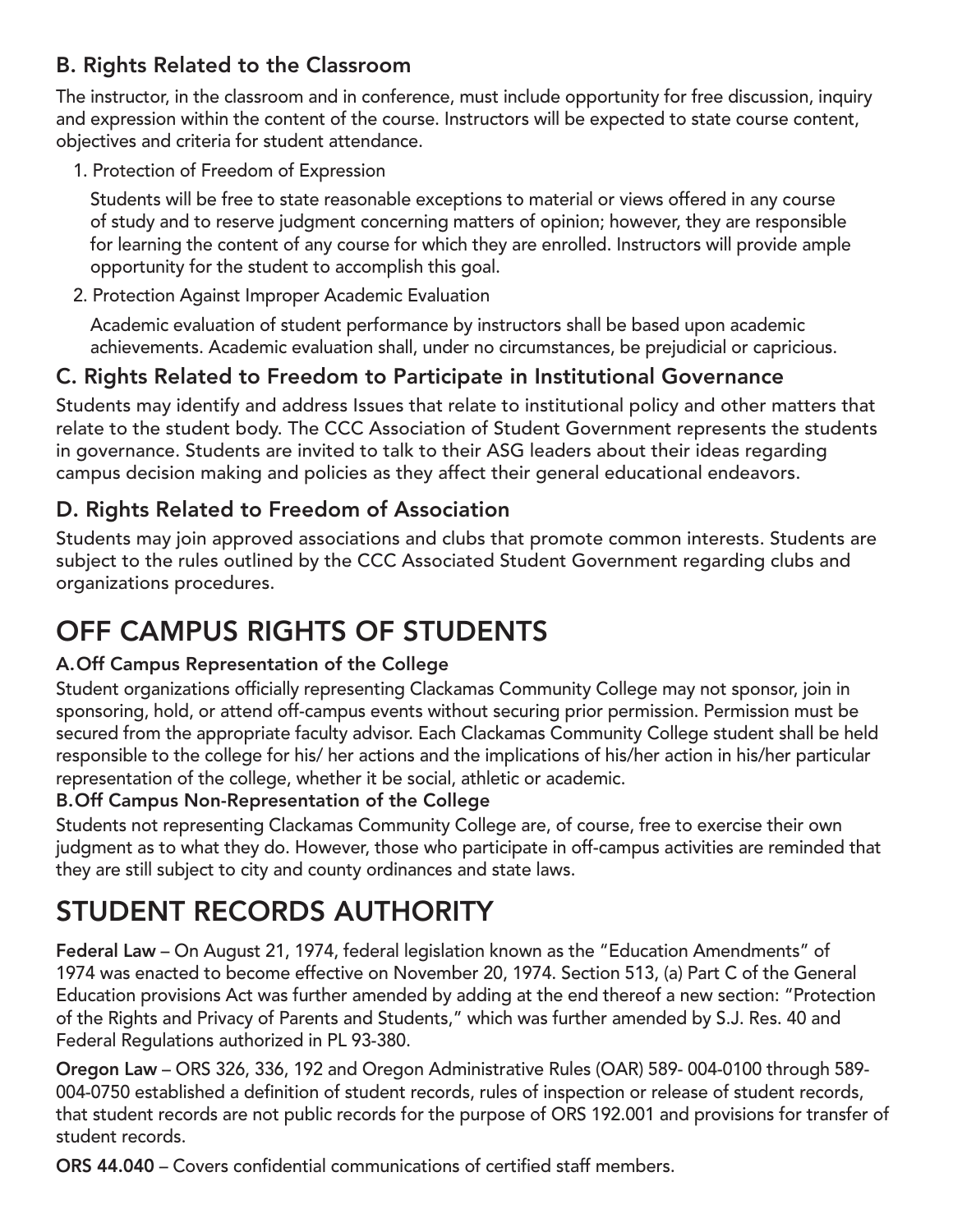Which Law applies – Where a direct conflict exists between Oregon Law and Federal Law, a district receiving federal funds must follow federal laws relating to education rights and privacy or face the loss of federal funds.

The law which gives the greatest protection to the rights and privacy of parents and students shall take precedence in other cases.

#### A. Purpose

Student Records are maintained for the benefit of the student. They should be used to promote the instruction, career development, guidance and educational progress of the student.

#### B. Defined

Information which evolves from the student and the student's participation in education on and off campus, shall be dealt with and considered in the following four categories:

#### 1. Student Progress Records

- a) Transcript of grades and courses taken
- b) Attendance
- c) Health Records
- d) Achievement test scores
- e) Class schedule
- 2. Student Behavioral Records
	- a) Family background
	- b) Psychological test information
	- c) Personality evaluation
	- d) Anecdotal records
	- e) Written transcripts of incidents relating to student behavior
	- f) Records of conversation
- 3. Directory Information

 "Directory information" means information contained in an education record of a student which would not generally be considered harmful or an invasion of privacy if disclosed. Clackamas Community College has established an institutional policy to release limited directory information as defined in the Family Educational Rights and Privacy Act (FERPA). The following information can be released upon verbal request to anyone:

- a) Full name
- b) Enrollment status
- c) Verification of certificate, degree or honors and awards
- d) Residency status
- e) Major
- f) Athletic participation height and weight of team members
- g) The following information may be released by the Dean of Academic Foundations and Connections or Registrar:
	- 1. Address and Telephone Number
	- 2. Class location to Public Safety in case of health or safety emergencies.

Exceptions to the above may include but are not limited to:

- a) Release of alumni names and addresses to CCC Foundation office for communication with graduates;
- b) Student athletes may sign a release of information form through the Athletic Department for the release of information regarding registration activity, grades and access to records by their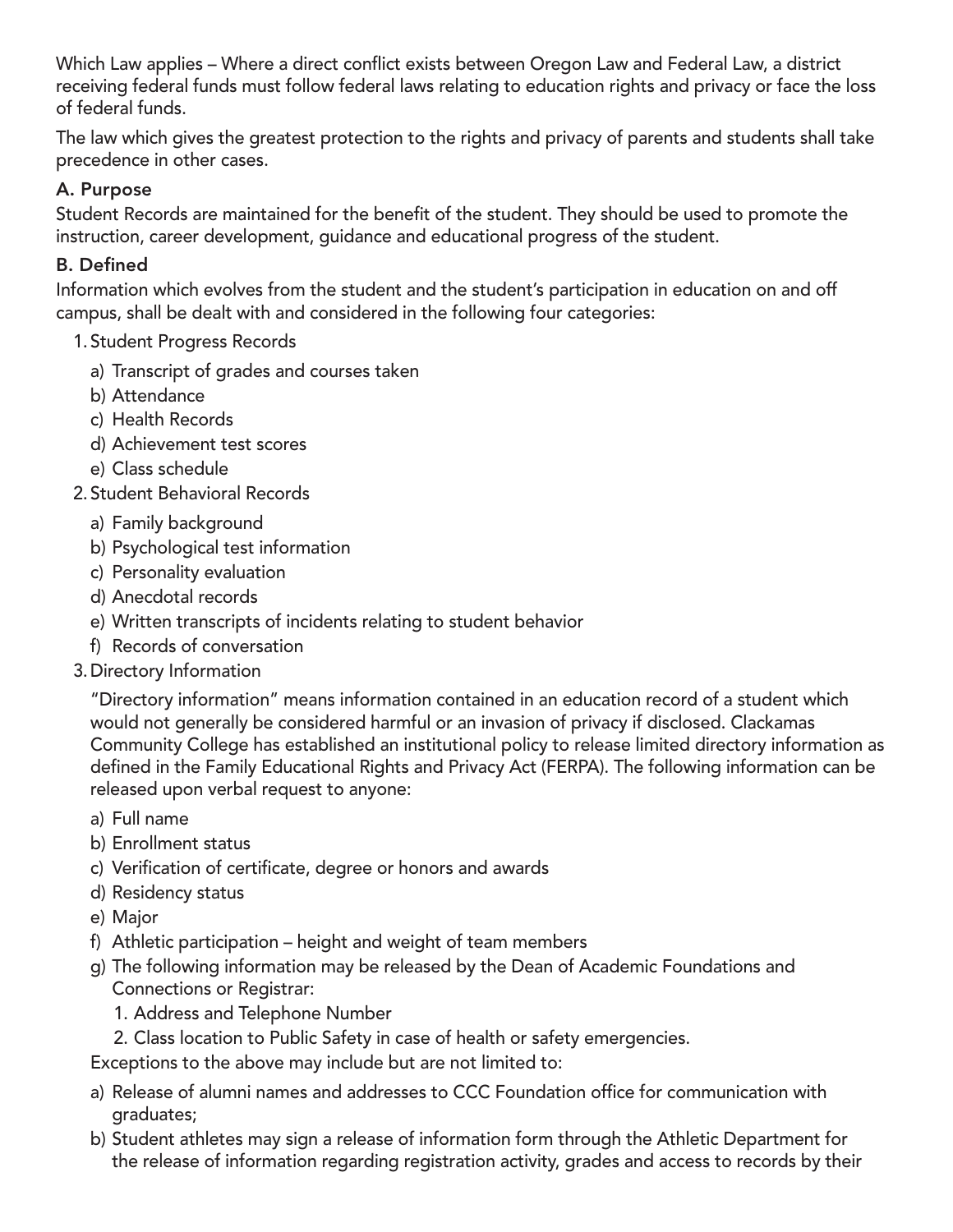coach or the athletic director. Other student groups may also sign similar releases through their department/group.

 Students employed with the college who have access to student records receive FERPA training and are asked to read and sign an institutional confidentiality statement of understanding. Directory information for use within the college is permitted in accordance with FERPA guidelines. Disclosure within the college does not constitute institutional authorization to transmit, share or disclose any or all information received to a third party.

4. Memory Aids

 Personal working notes of individual staff members are considered personal property and are not to be interpreted as school records unless they are formalized for use as progress or behavioral records, providing they are in the sole possession of the maker thereof and are not accessible or revealed to any other person except a substitute.

#### C. Conditions for Use of Student Records

- 1. School certified staff shall have access to student "progress records" when there is a demonstrated educational interest in the student.
- 2. School certified staff shall have access to student "behavioral records" only in the presence of a person qualified to interpret the record and when there is a demonstrated interest in the student. The person qualified to interpret the record is the Registrar, Chair of Counseling, staff, or other designated person with equivalent background to interpret psychological test information, psychological reports or other similar information.
- 3. Student teachers and practicum students are subject to the same restrictions as members of the certified staff and any release of information must be made by their certified supervisor.
- 4. Designated paraprofessional financial aid and clerical staff may have access to student records for purposes of making entries or maintenance of the records but they do so under the supervision of a certified staff member qualified to interpret the records.
- 5. Guidelines for determining certified staff members with a demonstrated interest in the student are as follows:
	- a) Instructor has the student in class or student activity
	- b) Counselor is working with student
	- c) Certified staff member is participating in a staffing or case review for a particular student
- 6. Student records may be released with the student's written permission for such purposes as are set out in the written release.

#### D. Conditions for Release of Records

- 1. All student records maintained by the school shall be made available for inspection by the student, except that behavioral records shall be released only in the presence of a person qualified to interpret the records. Review requests may be made to the Registrar or the Dean of Academic Foundations and Connections.
- 2. Progress records may be released to other persons, agencies or institutions with a demonstrated interest in the student only if a written release has been signed by the student. Behavioral records may be released to other persons, agencies, or institutions only if there is written consent from the student specifying the records to be released and with a copy of the records released to the student if desired. Certain other select individuals and agencies may have access to student records without prior written consent of the student. These include the Comptroller General of the United States, State Department of Education, the U.S. Department of Education, the Northwest Commission on Colleges and Universities, the Oregon State System of Higher Education, the Offices of Oregon Community Colleges and those in conjunction with a student's application for or receipt of financial aid. The student shall not have access to the financial records of the parents.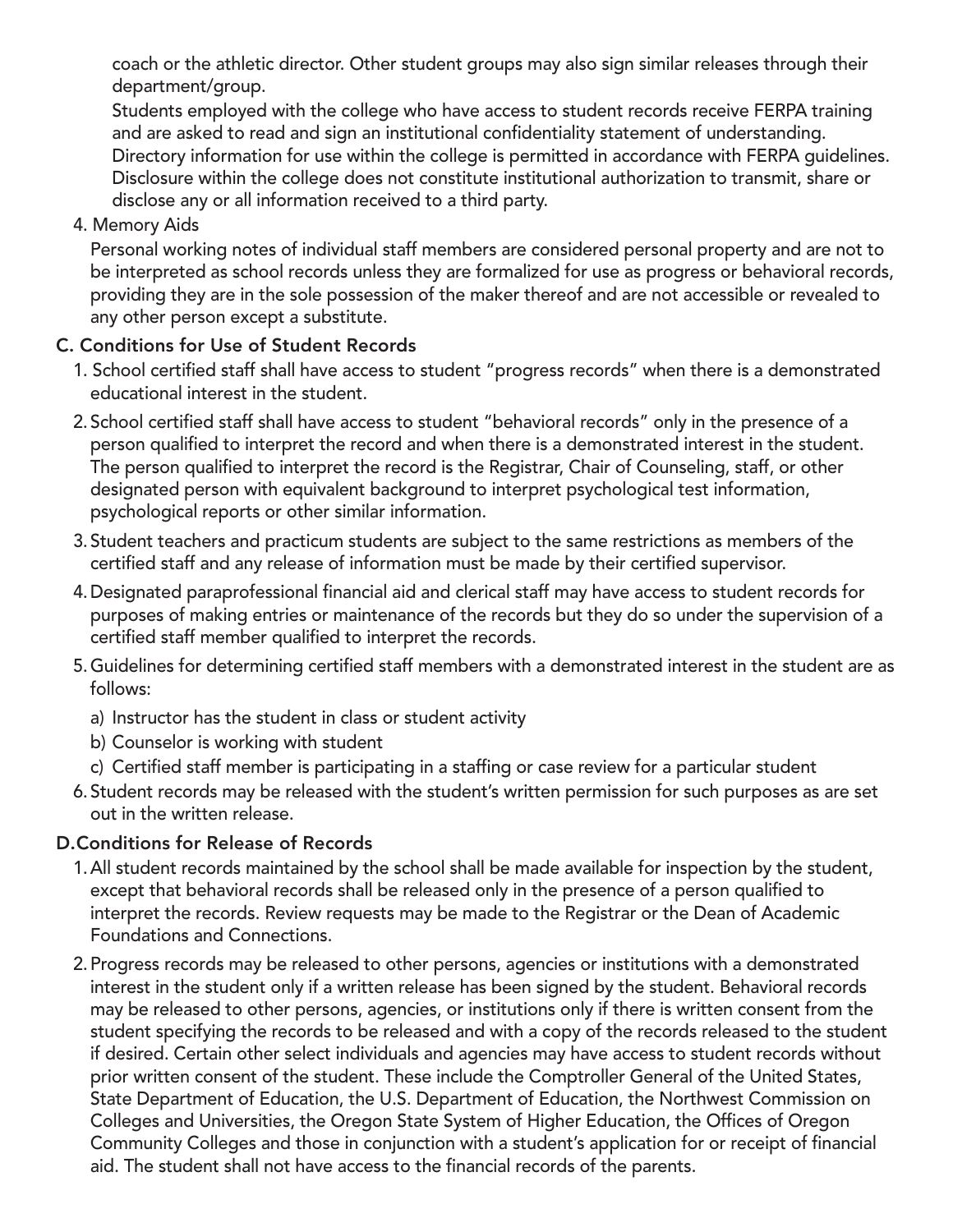- 3. All persons, agencies or organizations desiring access to the records of a student shall sign a written form kept in the file of the student. A written statement shall indicate specifically the legitimate interest of the person, agency or organization seeking this information. This form shall be available to the student and the school official responsible for maintenance of the record.
- 4. Progress and behavioral records shall be transferred to a third party only on the condition that such party will not permit any other party to have access to the records without written consent of the student. When records are transferred to a third party, the following written statement shall accompany the transfer: "Federal and state statutes prohibit sharing the contents of this record with any other party without the written consent of the student."
- 5. Release of student records may be made by the Registrar, Dean of Academic Foundations and Connections, or the Vice President of Instruction and Student Services or used in any proceedings in compliance with judicial order or lawfully issued subpoena upon the condition that the student is notified of all such order or subpoenas in advance of the compliance by the educational institution or agency. When appropriate, personal delivery of the records will be made by the Registrar or an appropriate administrator qualified to explain or interpret the records.
- 6. Information gained as a result of conversations, conferences or staff meetings regarding student problems must be kept confidential. Release of student record information by telephone is prohibited except as required in meeting health or safety emergencies.
- 7. Information gathered for research purposes shall not be released in any manner which would allow personal identification of students.

#### E. Provision to Challenge Content of Student Record

1. Upon reviewing the student records, if the student believes that such records are inaccurate, inappropriate or misleading, the student shall have the right to challenge the contents of the record. If the Registrar agrees that the record is inaccurate, inappropriate or misleading, steps shall be taken to correct the record. Should the Registrar decide not to amend the record in accordance with the student's request, the student will be notified in writing and given an opportunity to appeal. All student record appeals will be administered by the Dean of Academic Foundations and Connections.

#### F. Gathering and Recording Student Record Information

- 1. The Registrar shall be designated the primary custodian of the student records and shall have responsibility for supervising, collecting, recording and releasing student record information other than the information listed below.
	- a) Financial Aid records fall under the jurisdiction of the Director of Financial Aid and Scholarships.
	- b) Behavioral records, discipline records, and achievement test scores fall under the jurisdiction of the Associate Dean of Academic Foundations and Connections.
	- c) Security records fall under the jurisdiction of the Director of Campus Services.
- 2. All student records shall be periodically reviewed and irrelevant materials discarded and records updated. Permanent records are kept in a safe, vault or file having a minimum one hour fire-safe rating.
- 3. The college shall designate categories of public information to be known as directory information. These categories are stated in the college catalog.
- 4. At the point of admission, registration, and upon extension of credit, students will be asked to provide their social security number and advised of their rights concerning the gathering and use of student information, including social security number.